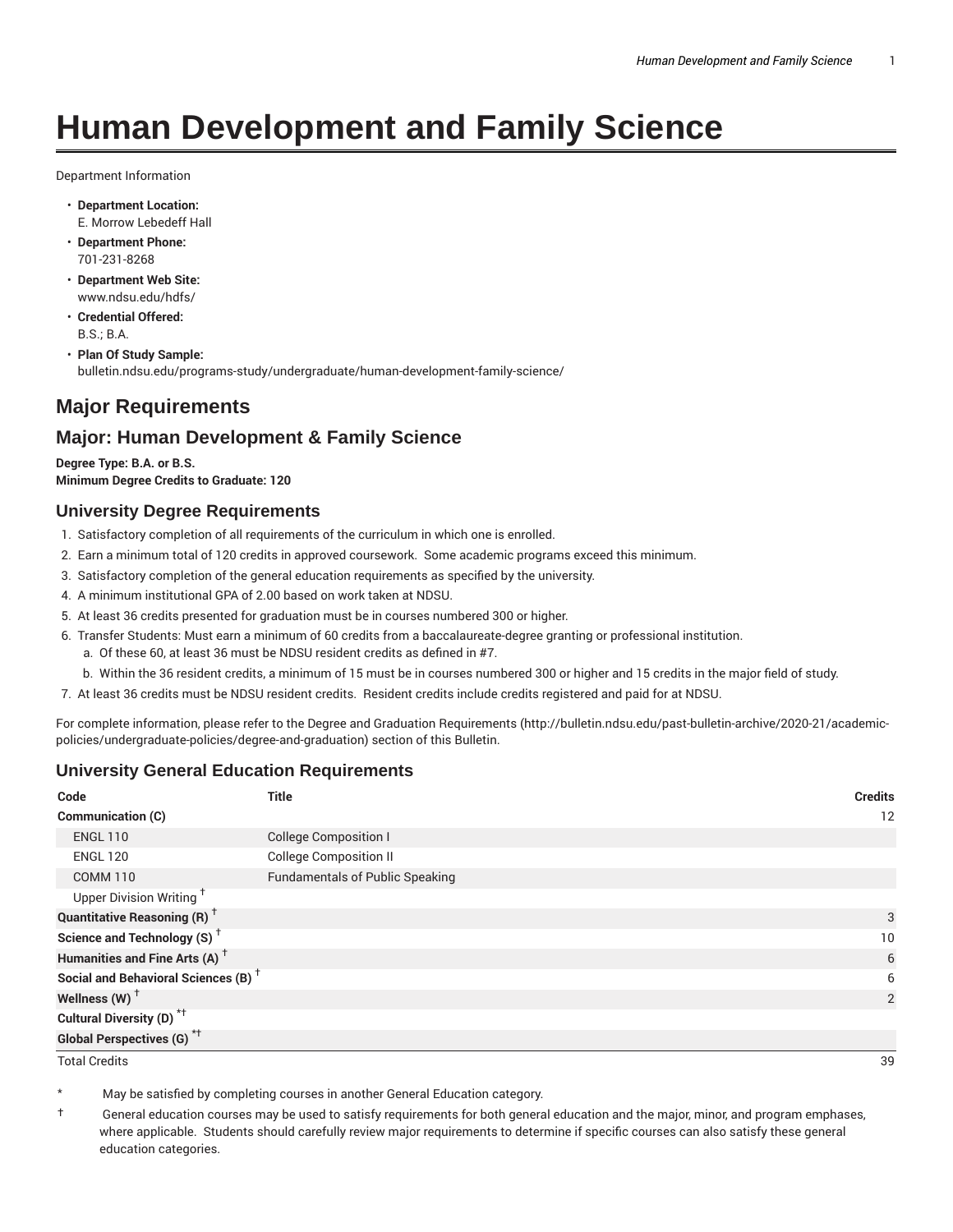• A list of university approved general education courses and administrative policies are available here (http://bulletin.ndsu.edu/past-bulletinarchive/2020-21/academic-policies/undergraduate-policies/general-education/#genedcoursestext).

## **Major Requirements**

| Code                                                                                                   | <b>Title</b>                                                                                                        | <b>Credits</b> |  |
|--------------------------------------------------------------------------------------------------------|---------------------------------------------------------------------------------------------------------------------|----------------|--|
| <b>Human Development &amp; Family Science Core Requirements</b>                                        |                                                                                                                     |                |  |
| <b>CSCI 114</b>                                                                                        | Microcomputer Packages (May satisfy general education category S)                                                   | 3              |  |
| or MIS 116                                                                                             | <b>Business Use of Computers</b>                                                                                    |                |  |
| Select one of the following: (May satisfy general education category C)                                |                                                                                                                     | 3              |  |
| <b>ENGL 320</b>                                                                                        | <b>Business and Professional Writing</b>                                                                            |                |  |
| <b>ENGL 325</b>                                                                                        | Writing in the Health Professions                                                                                   |                |  |
| <b>ENGL 358</b>                                                                                        | Writing in the Humanities and Social Sciences                                                                       |                |  |
| <b>ENGL 459</b>                                                                                        | Researching and Writing Grants and Proposal                                                                         |                |  |
| <b>HSE 189</b>                                                                                         | Skills for Academic Success <sup>1</sup>                                                                            | 1              |  |
| <b>HDFS 230</b>                                                                                        | Life Span Development (May satisfy general education category B)                                                    | 3              |  |
| <b>HDFS 242</b>                                                                                        | Couples, Marriages and Families (May satisfy general education category W)                                          | 3              |  |
| <b>HDFS 250</b>                                                                                        | Introduction to Research Methods in Human Development and Family Sciences                                           | 3              |  |
| <b>HDFS 275</b>                                                                                        | Diversity and Multiculturalism in Individual and Family Life (May satisfy general education category B<br>and $D$ ) | 3              |  |
| <b>HDFS 353</b>                                                                                        | Children, Families and Public Policy                                                                                | 3              |  |
| <b>HDFS 389</b>                                                                                        | Pre-Field Experience                                                                                                | $\sqrt{2}$     |  |
| <b>HDFS 496</b>                                                                                        | Field Experience <sup>2</sup>                                                                                       | 3              |  |
| <b>HSE 320</b>                                                                                         | Professional Issues                                                                                                 | 1              |  |
| <b>PSYC 111</b>                                                                                        | Introduction to Psychology (May satisfy general education category B)                                               | 3              |  |
| SOC 110                                                                                                | Introduction to Sociology (May satisfy general education category B)                                                | 3              |  |
| <b>STAT 330</b>                                                                                        | Introductory Statistics (May satisfy general education category R)                                                  | 3              |  |
| Option Selection: Select one option from the three listed below.                                       |                                                                                                                     |                |  |
| Minor Plan of Study: A minor plan of study is required outside of the HDFS department for all options. |                                                                                                                     |                |  |

Total Credits 58

## **Adult Development and Aging Option**

| Code                      | Title                                                                 | Credits      |
|---------------------------|-----------------------------------------------------------------------|--------------|
| <b>HDFS 357</b>           | Personal and Family Finance                                           | 3            |
| <b>HDFS 360</b>           | Adult Development and Aging                                           | $\mathbf{3}$ |
| <b>HDFS 480</b>           | <b>Community Resources of Later Life</b>                              | 3            |
| <b>HDFS 482</b>           | <b>Family Dynamics of Aging</b>                                       | 3            |
| <b>HDFS 300-400 Level</b> | Major Electives (can include up to 3 credits of HDFS 496 or HDFS 491) | q            |

# **Child and Adolescent Development Option**

| Code                         | Title                                                                 | <b>Credits</b> |
|------------------------------|-----------------------------------------------------------------------|----------------|
| <b>HDFS 320</b>              | Prenatal, Infant and Toddler Development                              | 3              |
| <b>HDFS 330</b>              | <b>Child Development</b>                                              | 3              |
| <b>HDFS 340</b>              | Adolescent Development                                                | 3              |
| Select one of the following: |                                                                       | 3              |
| <b>HDFS 424</b>              | Observation and Assessment of Children                                |                |
| <b>HDFS 483</b>              | Developmentally Appropriate Practices from Birth Through Adolescence  |                |
| <b>HDFS 300-400 Level</b>    | Major Electives (can include up to 3 credits of HDFS 496 or HDFS 491) | 9              |

# **Family Science Option**

| Code            | Title                         | Credits      |
|-----------------|-------------------------------|--------------|
| <b>HDFS 341</b> | <b>Parent-Child Relations</b> | 3            |
| <b>HDFS 357</b> | Personal and Family Finance   | $\mathbf{3}$ |
| <b>HDFS 448</b> | Issues In Sexuality           | 3            |